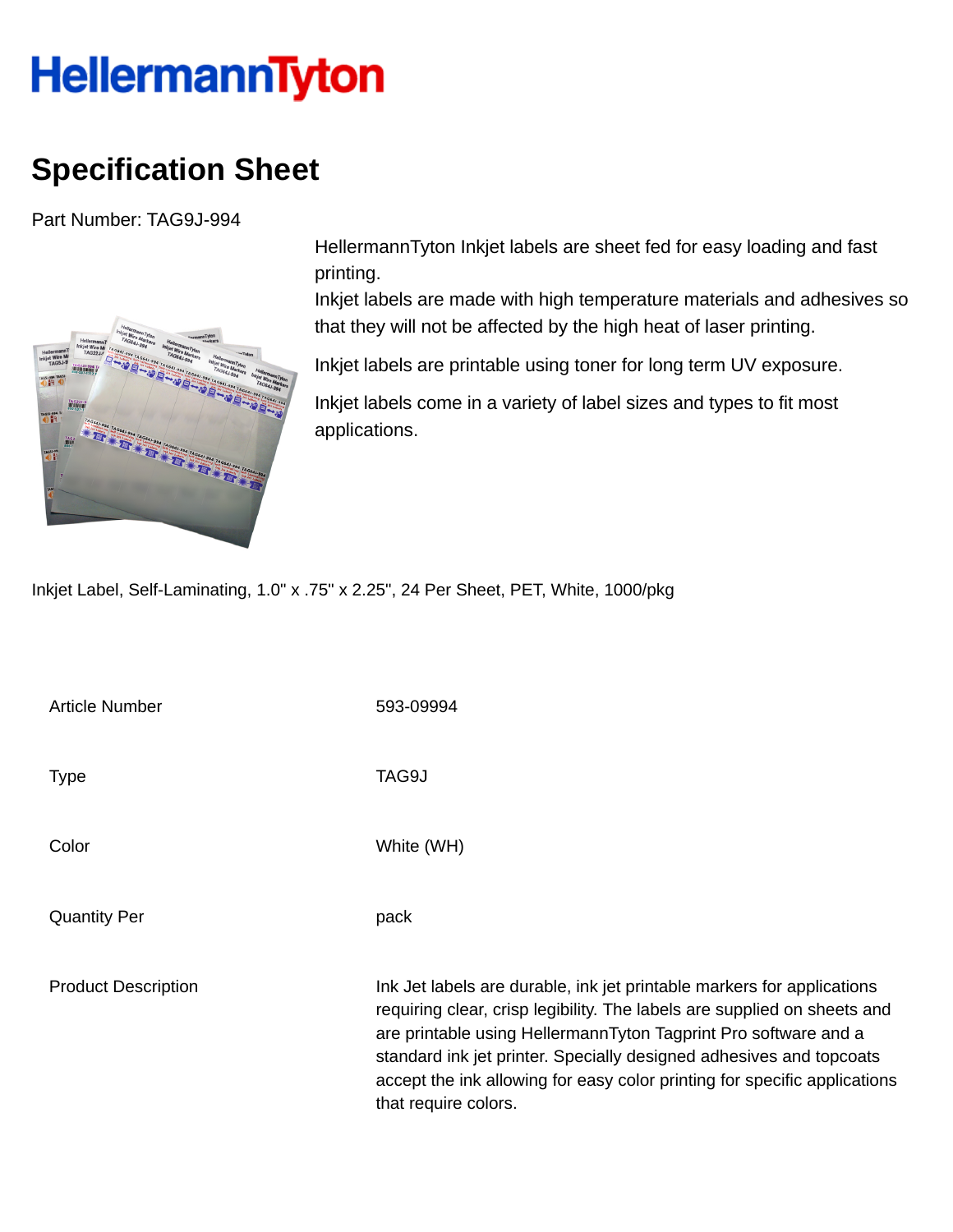| <b>Short Description</b>               | Inkjet Label, Self-Laminating, 1.0" x .75" x 2.25", 24 Per Sheet, PET,<br>White, 1000/pkg |
|----------------------------------------|-------------------------------------------------------------------------------------------|
| <b>Global Part Name</b>                | TAG9J-994-WH                                                                              |
|                                        |                                                                                           |
| Width W (Imperial)                     | $1.0\,$                                                                                   |
| Width W (Metric)                       | 25.4                                                                                      |
| <b>Bundle Diameter Min (Imperial)</b>  | 0.22                                                                                      |
| <b>Bundle Diameter Min (Metric)</b>    | 5.80                                                                                      |
| <b>Bundle Diameter Max (Imperial)</b>  | 0.45                                                                                      |
| <b>Bundle Diameter Max (Metric)</b>    | 11.60                                                                                     |
| Thickness T (Metric)                   | 35.0                                                                                      |
| Width of Liner (Metric)                | 215.00                                                                                    |
| Width of Liner (Imperial)              | 8.5                                                                                       |
| <b>Outside Diameter Max (Imperial)</b> | 0.45                                                                                      |
| <b>Outside Diameter Min (Metric)</b>   | 5.8                                                                                       |
| <b>Outside Diameter Min (Imperial)</b> | 0.22                                                                                      |
| <b>Outside Diameter Max (Metric)</b>   | 11.60                                                                                     |